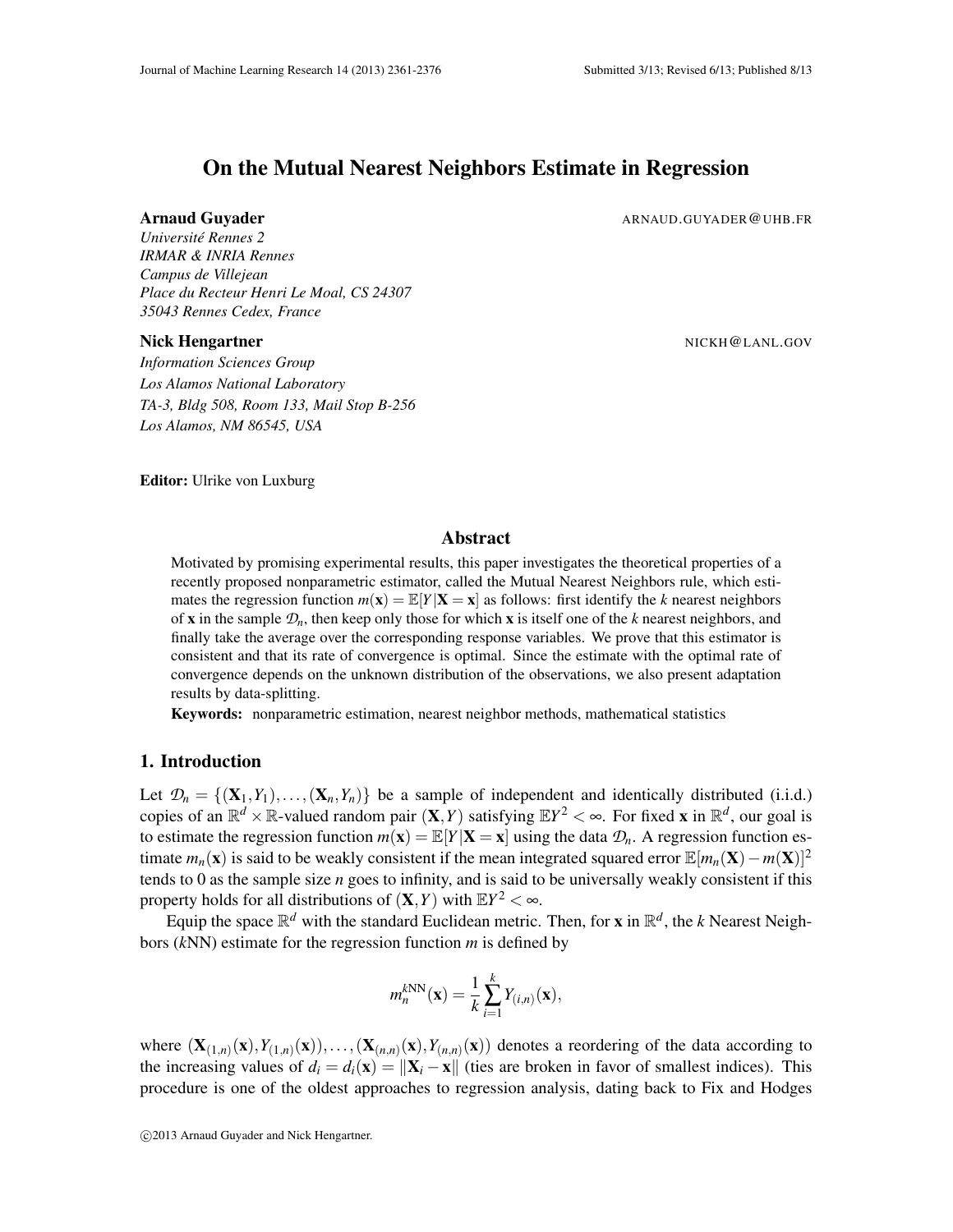(1951, 1952), and is among the most popular nonparametric methods. We refer the reader to Devroye et al. (1996) for results and details in the classification context, and to Gyorfi et al. (2002) ¨ for the regression framework considered in the present paper. Accordingly, we adhere as much as possible to their notations.

Let us denote  $\mathcal{N}_k(\mathbf{x})$  the set of the *k* nearest neighbors of **x** in  $\mathcal{D}_n$ ,  $\mathcal{N}'_k(\mathbf{X}_i)$  the set of the *k* nearest neighbors of  $\mathbf{X}_i$  in  $(\mathcal{D}_n \setminus {\{\mathbf{X}_i\}}) \cup {\{\mathbf{x}\}},$  and

$$
\mathcal{M}_k(\mathbf{x}) = \left\{ \mathbf{X}_i \in \mathcal{N}_k(\mathbf{x}) : \ \mathbf{x} \in \mathcal{N}'_k(\mathbf{X}_i) \right\},
$$

the set of the Mutual Nearest Neighbors (MNN) of **x**. Denoting  $M_k(\mathbf{x}) = |\mathcal{M}_k(\mathbf{x})|$  the number of mutual nearest neighbors of **x**,  $M_k(\mathbf{x})$  is a random variable taking values between 0 and k. The mutual nearest neighbors regression estimate is then defined as follows

$$
m_n(\mathbf{x}) = \frac{1}{M_k(\mathbf{x})} \sum_{i:X_i \in \mathcal{M}_k(\mathbf{x})} Y_i,
$$

with the convention that  $0/0 = 0$ . Two remarks are in order. First, contrarily to the *k*-NN estimate, the MNN estimate is symmetric. This means that, when averaging over the neighbors of  $x$  in the sample  $\mathcal{D}_n$ , we only consider the points for which **x** is itself one of the *k* nearest neighbors.

The second remark is that, compared to the standard *k*NN rule, there might be an additional computational cost for applying the MNN procedure. Specifically, we might consider two different situations. In the first one, it is possible to precompute and sort the distances between all couples of points  $(X_i, X_j)$  in the sample  $\mathcal{D}_n$ . Since the cost of computing the distance between a pair of *d*dimensional vectors is  $O(d)$ , and that there are  $n(n-1)/2$  such pairs in  $\mathcal{D}_n$ , and considering that the (quick)sorting of a vector of size *n* is  $O(n \log n)$ , the cost of this precomputation is  $O((d + \log n)n^2)$ . In this case, after computing and sorting the pairwise distances, the computational burden of MNN and *k*NN are of the same order. Indeed, for a new point x, computing the distances to the X*i*'s and finding the *k* nearest neighbors has a cost in  $O((d + \log k)n)$ . For the mutual nearest neighbors, for each of these *k* nearest neighbors, one has also to see if x is one of its *k* nearest neighbors, hence an additive cost in  $O(k)$ . In the second situation, the cost of precomputation is prohibitively expensive, typically due to large sample size *n* and high dimension *d* of the covariates. In this case, the algorithmic cost for the kNN rule is of course the same as before, that is in  $O((d + \log k)n)$ , while the cost for the MNN rule is  $O((k+1)(d + \log k)n) = O(k(d + \log k)n)$ .

The term of *mutual nearest neighbors* seems to date back to Chidananda Gowda and Krishna (1978, 1979) in the context of clustering. In the past few years, it has raised an increasing interest in image analysis for object retrieval (see for example Jégou et al.  $(2010)$  and Qin et al.  $(2011)$ ) as well as for classification purposes (see Liu et al., 2010). Interestingly, the latter reports that experimental results show that, on standard data sets, the MNN estimates have better performances than standard nearest neighbors estimates as well as other widely used classification rules.

Without claiming that MNN estimates always outperform standard nearest neighbors estimates, a heuristic explanation for this better behavior in some situations is related to the existence of hubs in high dimensional data. Specifically, a hub is a point which appears in many more *k*NN lists than the others, making it very influential in *k*NN estimates. As explained in Radovanovic et al. ´ (2010), hubness is an aspect of the curse of dimensionality as increasing the dimensionality results in the emergence of hubs under widely applicable conditions. These authors have also conducted several simulations to show how the existence of "bad" hubs negatively affects the *k*NN classifier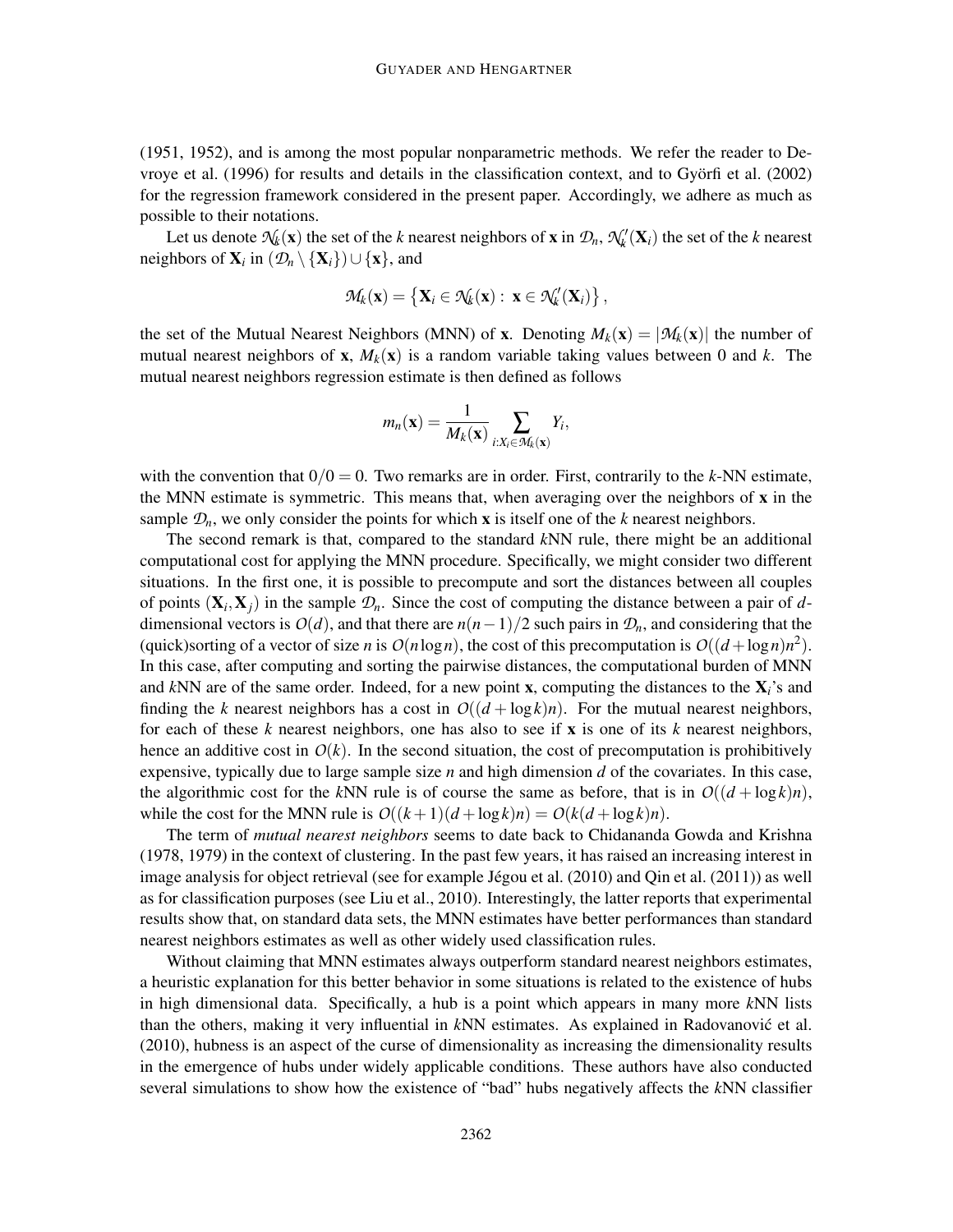(see Section 7.1.2 in Radovanovic et al. 2010). In our context, the existence of hubs might not affect ´ the performance of MNN estimates and one could even consider the MNN rule as a variant of the *k*NN rule which allows to automatically reduce the role of these hubs.

However, to the best of our knowledge, little if nothing is known about the theoretical properties of the mutual nearest neighbors estimator. Our goal in this paper is to investigate its statistical properties, focusing our attention on the regression viewpoint. In Section 2, we present strong and weak consistency results. In Section 3, we go one step further and show that the rate of convergence of this estimate is, in fact, optimal when  $d \ge 2$ . Since the parameter  $k = k_n$  of the estimate with the optimal rate of convergence depends on the unknown distribution of  $(X, Y)$ , especially on the smoothness of the regression function, we also present adaptive (i.e., data-dependent) choices for  $k_n$  that preserve the minimax optimality of the estimate.

# 2. Consistency

To prove the consistency of the MNN estimator, we write

$$
m_n(\mathbf{x}) = \sum_{i=1}^n W_i(\mathbf{x}, \mathbf{X}_1, \dots, \mathbf{X}_n) Y_i = \sum_{i=1}^n W_i Y_i,
$$

where the weights  $W_i$  are non negative random variables defined by

$$
W_i = \begin{cases} \frac{1}{M_k(\mathbf{x})} & \text{if } M_k(\mathbf{x}) > 0 \text{ and } \mathbf{X}_i \in \mathcal{M}_k(\mathbf{x}), \\ 0 & \text{otherwise.} \end{cases}
$$

This representation brings the MNN estimator into the general framework of weighted nearest neighbors, as studied for example in Stone (1977). But, contrarily to the standard *k*NN estimator for which the weights are deterministically linked to the order statistics  $X_{(1,n)}(x),...,X_{(n,n)}(x),$ notice that this is not the case in our situation.

Nonetheless, in order to control the random weights  $W_i$ , we will exploit the following observation: for all  $\mathbf{X}_i$  in  $\mathcal{N}'_k(\mathbf{x})$ , we have the following assertion

$$
\|\mathbf{X}_i - \mathbf{x}\| < \frac{d_{(k+1)}}{2} = \frac{\|\mathbf{X}_{(k+1,n)}(\mathbf{x}) - \mathbf{x}\|}{2} \quad \Rightarrow \quad \mathbf{X}_i \in \mathcal{M}_k(\mathbf{x}). \tag{1}
$$

Indeed, if not, there would exist *k* points  $\tilde{\mathbf{X}}_1, \ldots, \tilde{\mathbf{X}}_k$ , different from  $\mathbf{X}_i$ , and such that for all  $j =$  $1,\ldots,k$ ,

$$
\|\tilde{\mathbf{X}}_j-\mathbf{X}_i\|<||\mathbf{X}_i-\mathbf{x}||<\frac{d_{(k+1)}}{2}.
$$

By the triangle inequality,

$$
\|\widetilde{\mathbf{X}}_j-\mathbf{x}\|< \|\mathbf{X}_i-\mathbf{x}\|+\|\widetilde{\mathbf{X}}_j-\mathbf{X}_i\|
$$

which implies that there are at least  $(k+1)$  points in the open ball  $S_{\mathbf{x},d_{(k+1)}}$  centered at **x** of radius  $d_{(k+1)}$ , which contradicts the definition of  $d_{(k+1)}$ .

Accordingly, let us define the random variable *B* as the number of nearest neighbors X*i*'s which belong to  $S_{\mathbf{x},d_{(k+1)}/2}$ . Given  $d_{(k+1)}$  and defining  $p_k$  as

$$
p_k = \frac{\mu(S_{\mathbf{x},d_{(k+1)}/2})}{\mu(S_{\mathbf{x},d_{(k+1})})},
$$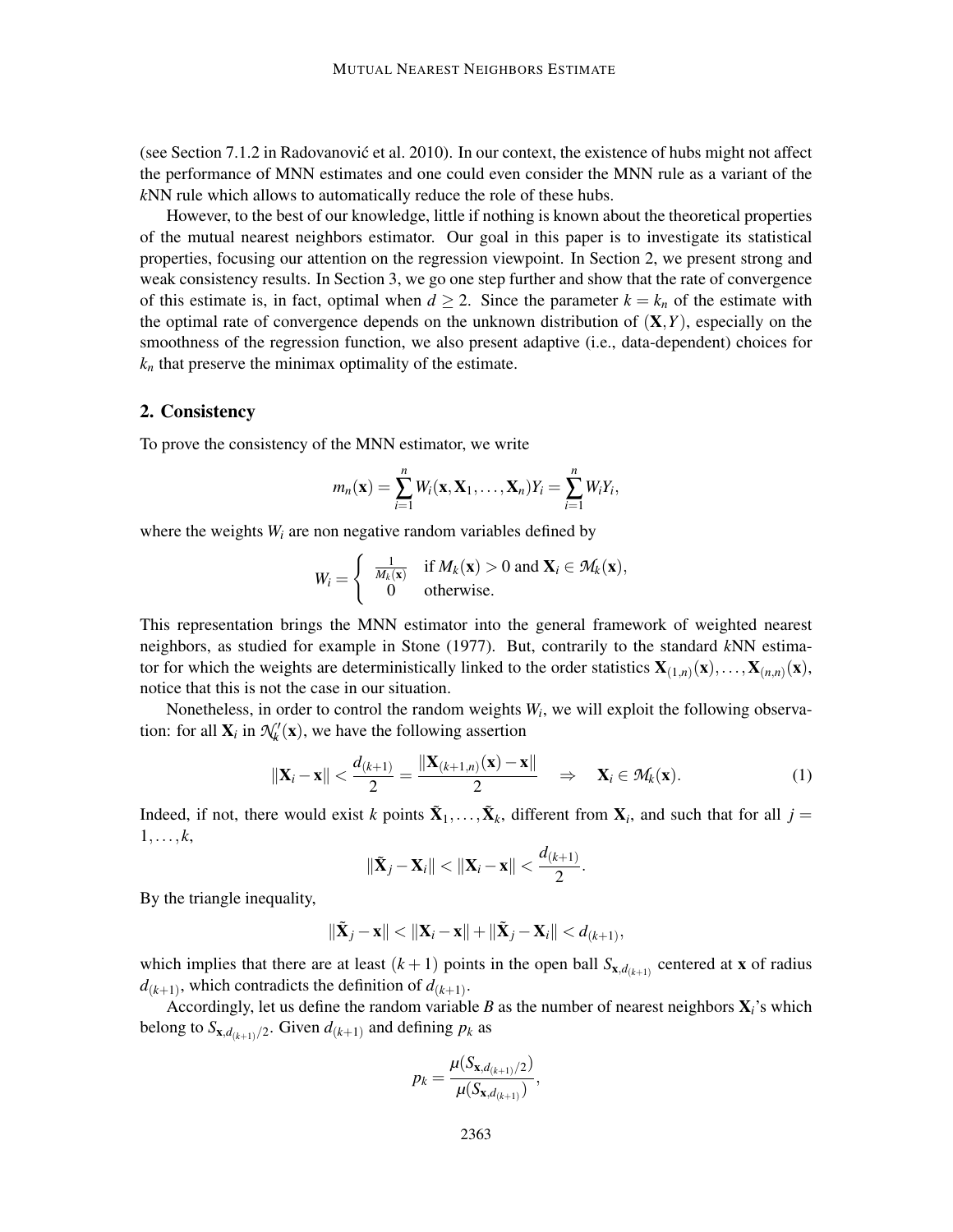where  $\mu$  stands for the law of **X**, we will justify in the proof of Theorem 1 that *B* has a binomial distribution with parameters *k* and  $p_k$ . As a consequence, Assertion (1) reads as an inequality between random variables

$$
M_k(\mathbf{x}) \geq B.
$$

This latter remark is of crucial importance for showing the following consistency results as well as for establishing the rates of convergence of Section 3. We begin with a strong consistency result.

**Theorem 1** Suppose that the distribution  $\mu$  of **X** is absolutely continuous on  $\mathbb{R}^d$ , that Y is bounded *and that the regression function m is u almost everywhere continuous. If*  $k \to \infty$ ,  $k/n \to 0$ , and  $k/\log n \rightarrow \infty$ *, then m<sub>n</sub> is strongly consistent, that is* 

$$
m_n(\mathbf{X}) - m(\mathbf{X}) \to 0,
$$

*with probability one.*

The proof of Theorem 1 reveals that local convergence in probability holds without the assumption that  $k/\log n \to \infty$ . Indeed, for  $\mu$  almost every **x** and for every  $\epsilon > 0$ ,

$$
\mathbb{P}(|m_n(\mathbf{x})-m(\mathbf{x})|>\varepsilon)\to 0,
$$

when *n* goes to infinity, provided that  $k \to \infty$  and  $k/n \to 0$ . Since *Y* is bounded, the weak (i.e., *L*<sub>2</sub>) consistency of Theorem 2 below is just a straightforward consequence of the dominated convergence theorem.

Notice that a standard way to prove the weak consistency of weighted nearest neighbors rules is to check the five conditions of Stone's universal consistency theorem (see Stone, 1977, Theorem 1). As is often the case, one of them is in fact particularly hard to verify in our situation, namely that there exists  $C \geq 1$  such that for any nonnegative Borel function  $f$  on  $\mathbb{R}^d$ ,

$$
\mathbb{E}\left[\sum_{i=1}^n W_i f(\mathbf{X}_i)\right] \leq C \mathbb{E}\left[f(\mathbf{X})\right].
$$

The additional constraints in Theorem 2 are sufficient and are in fact the same as for the layered nearest neighbor estimate studied in Biau and Devroye (2010), as well as for the affine invariant nearest neighbor estimate investigated in Biau et al. (2012).

**Theorem 2** Suppose that the distribution  $\mu$  of **X** is absolutely continuous on  $\mathbb{R}^d$ , that Y is bounded *and that the regression function m is*  $\mu$  *almost everywhere continuous. If*  $k \to \infty$  *and*  $k/n \to 0$ *, then m<sup>n</sup> is weakly consistent, that is*

$$
\mathbb{E}[(m_n(\mathbf{X})-m(\mathbf{X}))^2]\to 0.
$$

We may lighten the assumption that  $X$  has a density. Indeed, an inspection of the proof of Theorem 1 indicates that consistency holds as long as for *µ* almost every **x**,

$$
\liminf_{h\to 0}\frac{\mu(S_{\mathbf{x},h/2})}{\mu(S_{\mathbf{x},h})}>0.
$$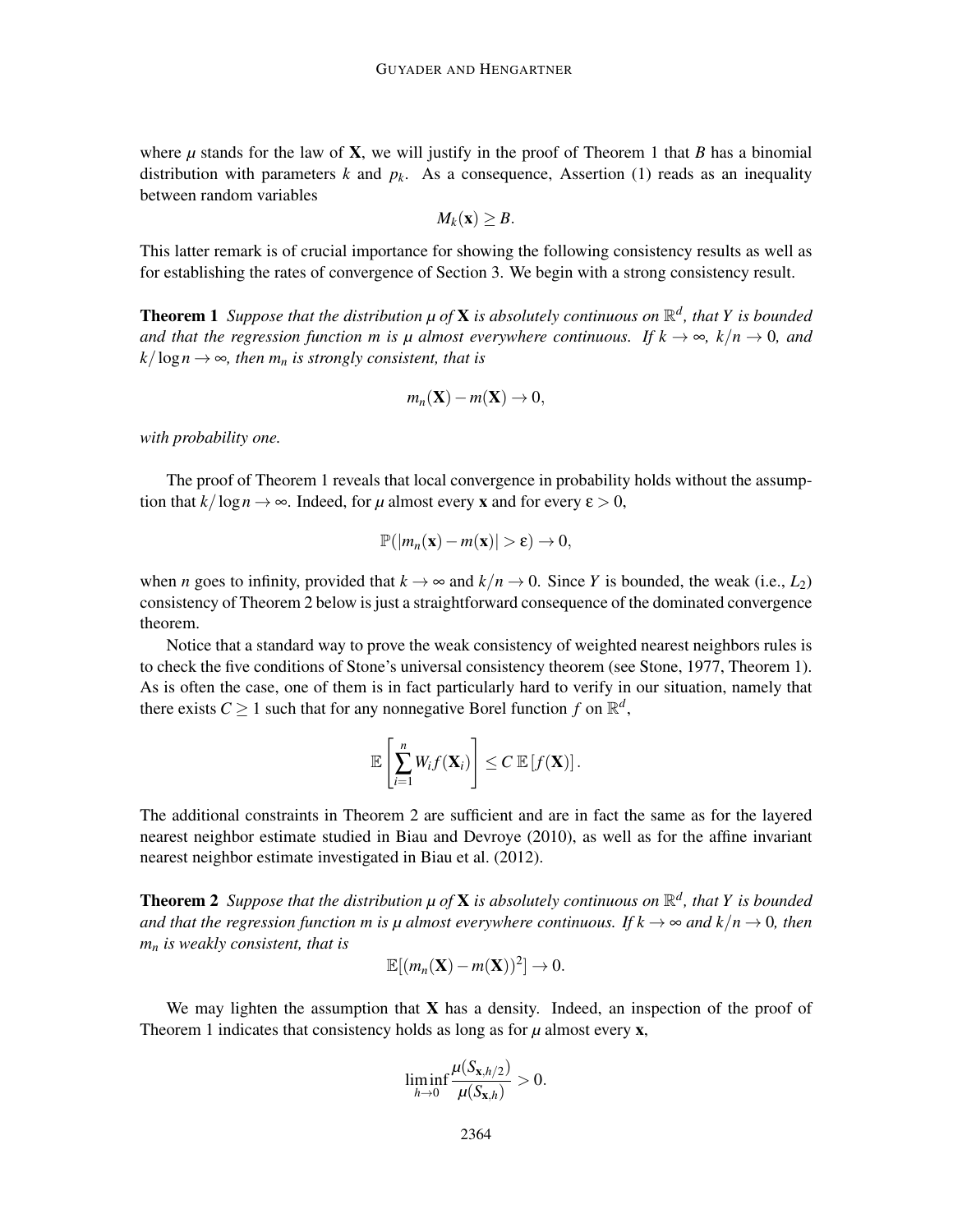Interestingly, this condition is linked to the notion of *doubling measure* in geometric measure theory. We refer the interested reader to the monographs of Ambrosio and Tilli (2004), Heinonen (2001), and to the paper of Ambrosio et al. (2004).

Recall that the support  $S(\mu)$  is defined as the collection of all **x** with  $\mu(S_{\mathbf{x},h}) > 0$  for all  $h > 0$ . In our context, a probability measure  $\mu$  is said to be doubling on its support  $S(\mu)$  equipped with the Euclidean norm if there exists a constant  $c > 0$  such that, for every **x** in  $S(\mu)$ ,

$$
\frac{\mu(S_{\mathbf{x},h/2})}{\mu(S_{\mathbf{x},h})} > c,\tag{2}
$$

and  $\mu$  is said to be asymptotically doubling if, for every **x** in  $S(\mu)$ ,

$$
\liminf_{h\to 0}\frac{\mu(S_{\mathbf{x},h/2})}{\mu(S_{\mathbf{x},h})}>0.
$$

Thus, we can relax the condition of Theorems 1 and 2 to only requiring that the probability measure  $\mu$  is asymptotically doubling almost surely. To see that this condition is weaker than requiring a density, note that if  $\mu$  admits the density  $f$ , then a consequence of Lebesgue's differentiation Theorem (see for example Theorem A.10 in Devroye et al. (1996)) is that for  $\mu$ -almost every **x** in  $S(\mu)$ ,

$$
\frac{\mu(S_{\mathbf{x},h/2})}{\mu(S_{\mathbf{x},h})} = \frac{\int_{S_{\mathbf{x},h/2}} f(\mathbf{u}) d\mathbf{u}}{\int_{S_{\mathbf{x},h}} f(\mathbf{u}) d\mathbf{u}} \to \frac{1}{2^d},
$$

when  $h$  tends to 0. Hence  $\mu$  is asymptotically doubling almost surely.

It is also readily seen that any discrete probability measure is asymptotically doubling almost surely. Singular continuous probability measures can also be asymptotically doubling as is seen on the following example. Consider the uniform distribution on the standard Cantor ternary set *C*. Recall that the uniform probability measure  $\mu$  on  $C$  is the weak limit of the uniform probability measures  $\mu_N$  on the sets  $C_N$  defined for every integer N as the union of  $2^N$  disjoint intervals with common length  $3^{-N}$ . It is easy to see that for every integer *N* and for every **x** in  $C_N$ ,

$$
\frac{1}{2} \leq \frac{\mu_N(S_{\mathbf{x},h/2})}{\mu_N(S_{\mathbf{x},h})} \leq 1.
$$

Hence, for every x in *C*,

$$
\liminf_{h\to 0}\frac{\mu(S_{\mathbf{x},h/2})}{\mu(S_{\mathbf{x},h})}\geq \frac{1}{2},
$$

and  $\mu$  is asymptotically doubling almost surely.

Next, we give an example of a singular continuous distribution that is non-asymptotically doubling with probability one. Given a sequence (*UN*) of independent Bernoulli distributed random variables with respective parameters  $N/(N+1)$ , which means that for all  $N \ge 1$ ,  $\mathbb{P}(U_N = 1) =$  $N/(N+1)$ , define the random variable

$$
\mathbf{X} = \sum_{N=1}^{\infty} \frac{2U_N}{3^N}.
$$

Note that **X** takes values in the standard Cantor ternary set C, but that the law  $\mu$  of **X** is not the uniform law on it: obviously, in the triadic expansion of  $X$ , the 2's are much more likely than the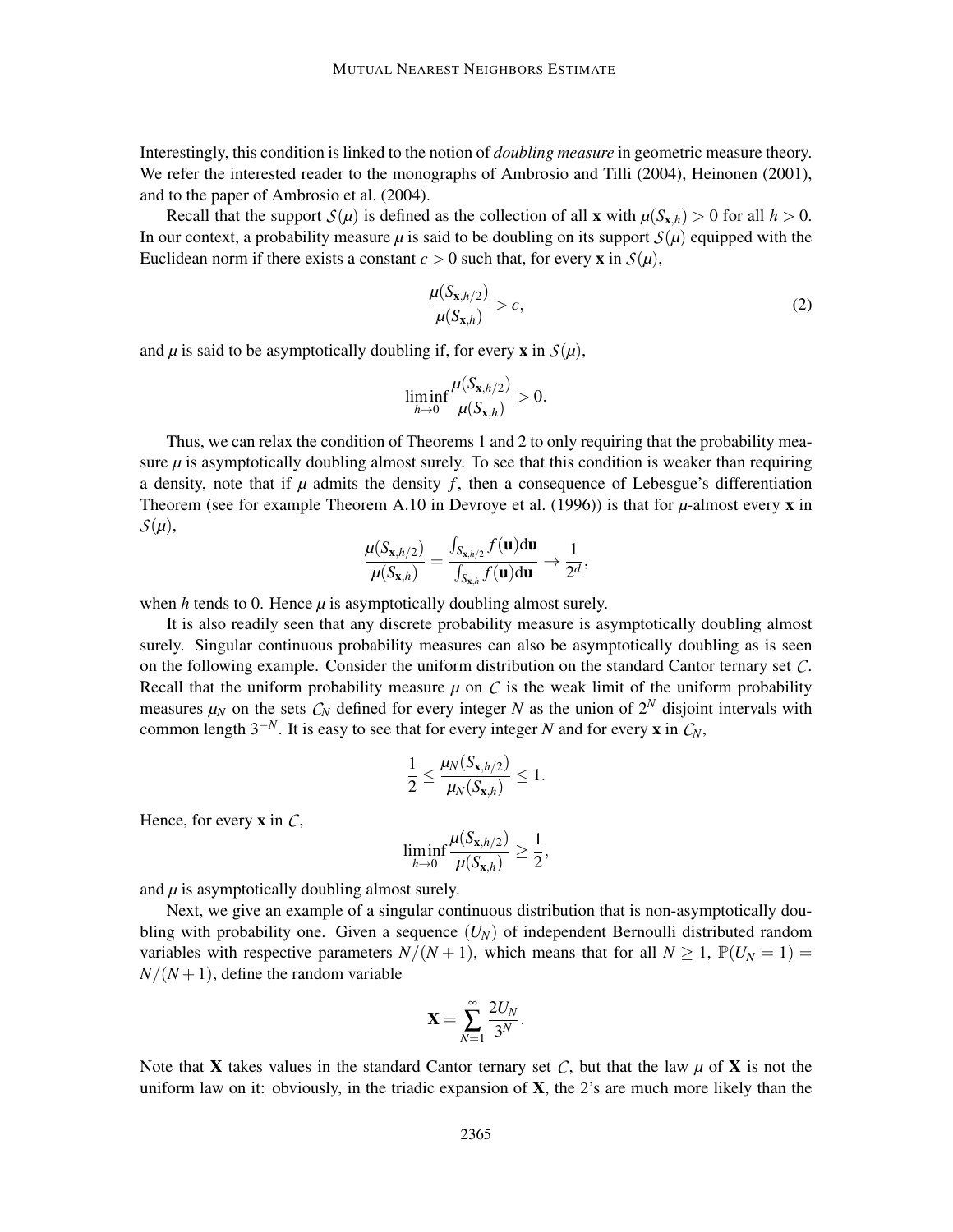0's. Nevertheless, a direct application of Borel-Cantelli Lemma ensures that  $\mu$  almost surely, there is an infinite number of 0's in the triadic expansion of **X**. For such an  $\mathbf{x} = \sum_{N=1}^{\infty} 2u_N/3^N$ , consider the infinite set of indices

$$
I_{\mathbf{x}} = \{ N \geq 1 : u_N = 0 \},\,
$$

and denote  $\mu_N$  the restriction of  $\mu$  to the set  $C_N$  defined as above, that is, the union of  $2^N$  disjoint intervals with common length  $3^{-N}$ . Then, by construction, for each *N* in  $I_x$ , there exists an  $h =$  $h_N(\mathbf{x}) \in [1/3^N, 2/3^N]$  such that

$$
\frac{\mu_N(S_{\mathbf{x},h/2})}{\mu_N(S_{\mathbf{x},h})} = \frac{1}{N} \Rightarrow \liminf_{h\to 0} \frac{\mu(S_{\mathbf{x},h/2})}{\mu(S_{\mathbf{x},h})} = 0.
$$

Consequently, *µ* is almost surely not asymptotically doubling. However, even on this pathological probability space, it is not obvious that we can define a regression function *m* and a distribution for *Y* such that the mutual nearest neighbors rule would fail to be consistent.

To conclude this section, let us finally notice that, in the context of adaptation to local intrinsic dimension of *k*NN regression, similar ideas related to the doubling property also appear in a recent paper by Kpotufe (2011).

#### 3. Rates of Convergence

In this section, we are interested in rate of convergence results for the class  $\mathcal F$  of  $(1, C, \rho, \sigma^2)$ -smooth distributions (X,*Y*) such that X has compact support with diameter 2ρ, the regression function *m* is Lipschitz with constant *C* and, for all  $\mathbf{x} \in \mathbb{R}^d$ ,  $\mathbb{V}[Y | \mathbf{X} = \mathbf{x}] \le \sigma^2 < \infty$  (the symbol  $\mathbb{V}$  denotes variance).

It is known (see, for example, Ibragimov and Khasminskii 1980, 1981, 1982, Stone 1980, 1982, or Györfi et al. 2002) that for the class  $\mathcal{F}$ , the optimal minimax rate of convergence is  $n^{-2/(d+2)}$ . In particular, one has that

$$
\liminf_{n\to\infty}\inf_{\hat{m}_n}\sup_{(\mathbf{X},Y)\in\mathcal{F}}\frac{\mathbb{E}[\hat{m}_n(\mathbf{X})-m(\mathbf{X})]^2}{((\rho C)^d\sigma^2)^{\frac{2}{d+2}}n^{-\frac{2}{d+2}}}\geq\Delta,
$$

for some positive constant  $\Delta$  independent of C,  $\rho$  and  $\sigma^2$ . Here the infimum is taken over all estimates  $\hat{m}_n$ , that is, over all measurable functions of the data.

It turns out that, for  $d \ge 2$  and a suitable choice of the sequence  $(k_n)$ , the MNN estimate  $m_n$ achieves the optimum rate for the class  $\mathcal F$ , that is

$$
\limsup_{n\to\infty}\sup_{(\mathbf{X},Y)\in\mathcal{F}}\frac{\mathbb{E}[m_n(\mathbf{X})-m(\mathbf{X})]^2}{((\rho C)^d\sigma^2)^{\frac{2}{d+2}}n^{-\frac{2}{d+2}}}\leq\Lambda,
$$

for some positive Λ independent of *C*,  $\rho$  and  $\sigma^2$ .

Before precisely stating this result, we need an additional notation. Let  $\mu$  be a probability measure on  $\mathbb{R}^d$  with compact support  $S(\mu)$  with diameter 2p. We will assume that  $\mu$  is doubling, as defined in (2), and let

$$
p = \inf_{(\mathbf{x},h) \in S(\mu) \times (0,2p]} \frac{\mu(S_{\mathbf{x},h/2})}{\mu(S_{\mathbf{x},h})} > 0.
$$
 (3)

It is readily seen that if  $\mu$  is absolutely continuous with density  $f$ , a sufficient condition is that there exist two strictly positive real numbers *a* and *A* such that for almost every **x** in  $S(\mu)$ , we have  $a \leq f(\mathbf{x}) \leq A$ .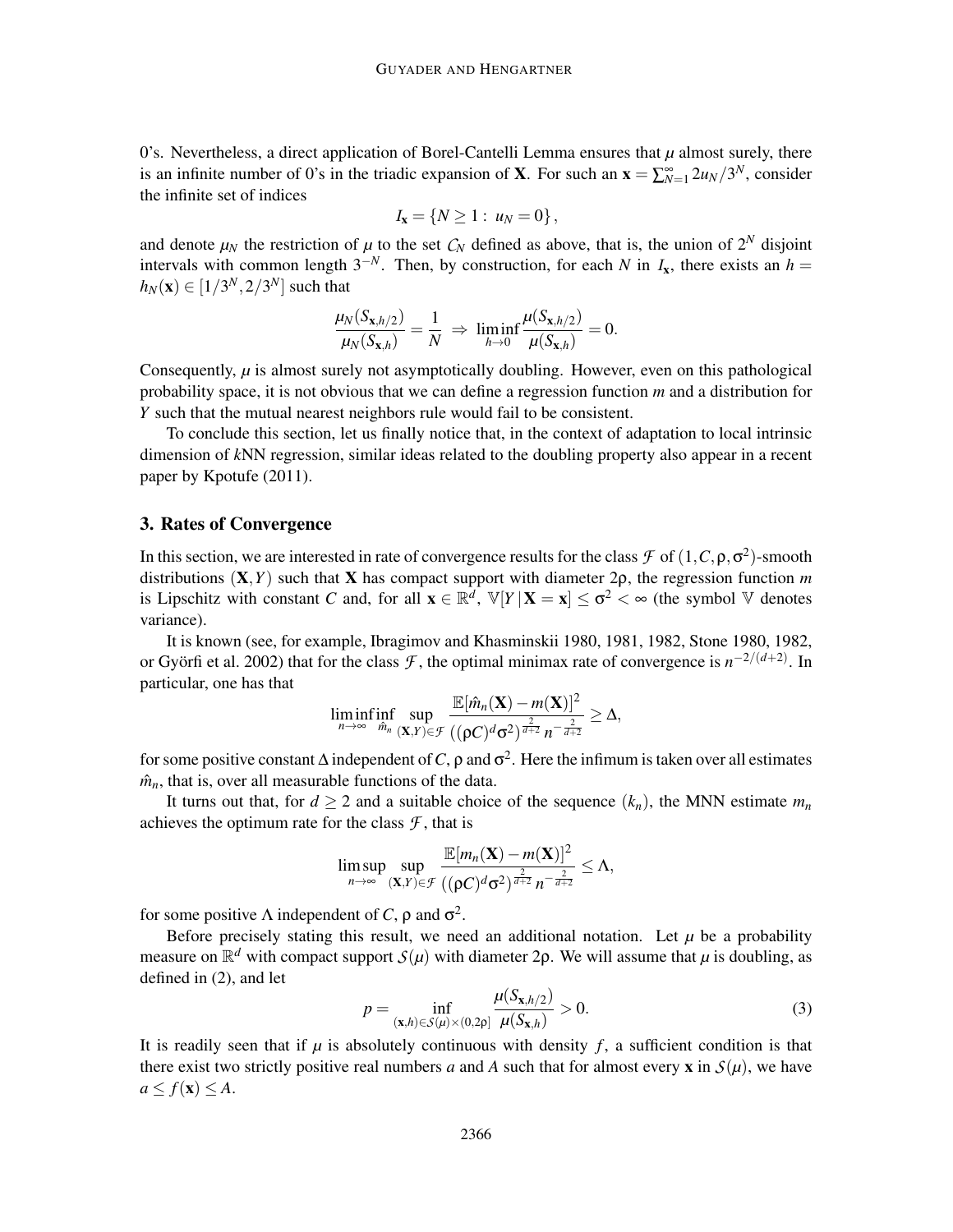Theorem 3 *Assume that ties occur with probability 0. Suppose that the law µ of* X *has a compact support S*(*µ*) *with diameter* 2ρ*, and that µ is doubling, with p defined as in (3). Suppose in addition that, for all* **x** *and* **x**<sup> $\prime$ </sup>  $\in \mathbb{R}^d$ *,* 

$$
\sigma^2(\mathbf{x}) = \mathbb{V}[Y \,|\, \mathbf{X} = \mathbf{x}] \leq \sigma^2,
$$

*and*

$$
|m(\mathbf{x}) - m(\mathbf{x}')| \le C \|\mathbf{x} - \mathbf{x}'\|,
$$

*for some positive constants* σ <sup>2</sup> *and C. Denote by L<sup>m</sup> an upper-bound of the continuous mapping m on the compact*  $S(\mu)$ *. Then* 

- $(i)$  *If d* = 1,  $\mathbb{E}\left[m_n(\mathbf{X})-m(\mathbf{X})\right]^2 \leq \frac{2\sigma^2}{kn}$  $\frac{2\sigma^2}{kp}$  +  $\frac{16ρ^2C^2k}{n}$  $\frac{C}{n} + L_m^2 (1-p)^k$ .
- $(ii)$  *If d* = 2,

$$
\mathbb{E}\left[m_n(\mathbf{X})-m(\mathbf{X})\right]^2 \leq \frac{2\sigma^2}{kp} + \frac{32\rho^2C^2}{n} + L_m^2(1-p)^k
$$

.

(*iii*) *If d*  $\geq$  3*,* 

$$
\mathbb{E}\left[m_n(\mathbf{X})-m(\mathbf{X})\right]^2 \leq \frac{2\sigma^2}{kp} + \frac{8p^2C^2\left[n/k\right]^{-2/d}}{1-2/d} + L_m^2(1-p)^k.
$$

By balancing the terms in Theorem 3, we are led to the following corollary:

Corollary 1 *Under the assumptions of Theorem 3,*

(*i*) If  $d = 1$ , there exists a sequence  $(k_n)$  with  $k_n \propto \sqrt{n}$  such that

$$
\mathbb{E}[m_n(\mathbf{X}) - m(\mathbf{X})]^2 \leq (\Lambda + o(1)) \frac{\rho C \sigma}{\sqrt{n}},
$$

*for some positive constant* Λ *independent of* ρ*, C and* σ 2 *.*

(*ii*) *If d*  $\geq$  2*, there exists a sequence*  $(k_n)$  *with*  $k_n \propto n^{\frac{2}{d+2}}$  *such that* 

$$
\mathbb{E}\left[m_n(\mathbf{X})-m(\mathbf{X})\right]^2 \leq \left(\Lambda + o(1)\right) \left(\frac{(\rho C)^d \sigma^2}{n}\right)^{\frac{2}{d+2}},
$$

*for some positive constant* Λ *independent of* ρ*, C and* σ 2 *.*

Two remarks are in order.

1. We note that, for  $d \geq 2$  and a suitable choice of  $k_n$ , the MNN estimate achieves both the minimax  $n^{-2/(d+2)}$  rate and the optimal order of magnitude  $((\rho C)^d \sigma^2)^{2/(d+2)}$  in the constant, for the class  $\mathcal F$  of  $(1, C, \rho, \sigma^2)$ -smooth distributions  $(X, Y)$  such that X has compact support with covering radius ρ, the regression function *m* is Lipschitz with constant *C* and, for all  $\mathbf{x} \in \mathbb{R}^d$ ,  $\mathbb{V}[Y | \mathbf{X} = \mathbf{x}] \leq \sigma^2$ .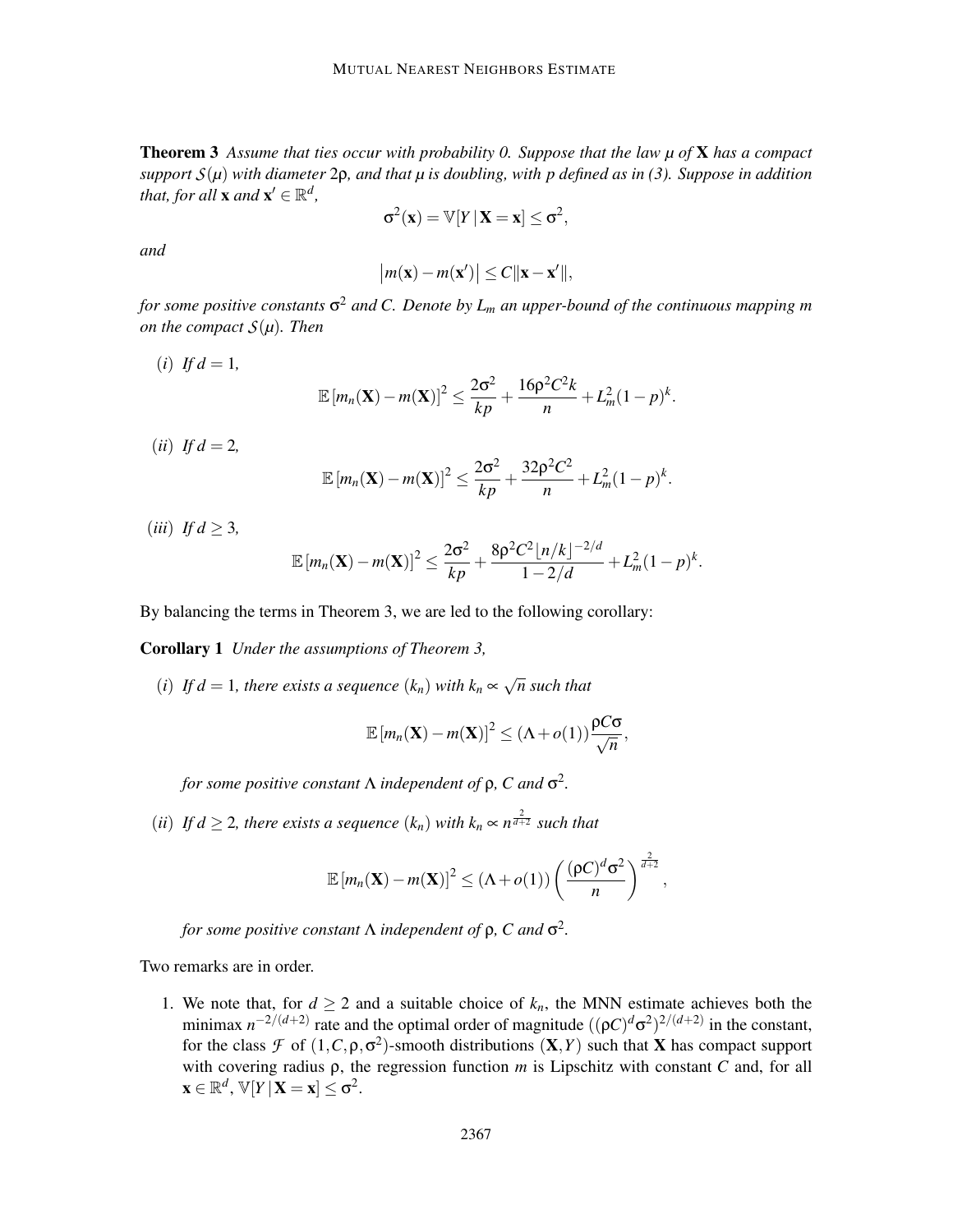2. For  $d = 1$ , the obtained rate is not optimal. This low-dimensional phenomenon is also known to hold for the traditional *k*NN regression estimate, which does not achieve the optimal rate in dimension 1 (see Problem 6.1 in Györfi et al. 2002).

In Corollary 1, the parameter  $k_n$  of the estimate with the optimal rate of convergence for the class  $\mathcal F$  depends on the unknown distribution of  $(X, Y)$ , especially on the smoothness of the regression function as measured by the Lipschitz constant *C*. To conclude this section, we present a datadependent way for choosing the resampling size  $k_n$  and show that, for bounded Y, the estimate with parameter chosen in such an adaptive way achieves the optimal rate of convergence.

To this end, we split the sample  $\mathcal{D}_n = \{(\mathbf{X}_1, Y_1), \ldots, (\mathbf{X}_n, Y_n)\}\$ in two parts, denoted by  $\mathcal{D}_n^{\ell}$ (learning set) and  $\mathcal{D}_n^t$  (testing set), of size  $\lfloor n/2 \rfloor$  and  $n - \lfloor n/2 \rfloor$ , respectively. The first half is used to construct the MNN estimate

$$
m_{\lfloor n/2\rfloor}(\mathbf{x},\mathcal{D}_n^{\ell})=m_{k,\lfloor n/2\rfloor}(\mathbf{x},\mathcal{D}_n^{\ell}).
$$

The second half is used to choose *k* by picking  $\hat{k}_n \in \mathcal{K} = \{1, \ldots, |n/2|\}$  to minimize the empirical risk

$$
\frac{1}{n - \lfloor n/2 \rfloor} \sum_{i = \lfloor n/2 \rfloor + 1}^{n} \left( Y_i - m_{k, \lfloor n/2 \rfloor} (\mathbf{X}_i, \mathcal{D}_n^{\ell}) \right)^2.
$$

Define the estimate

$$
m_n(\mathbf{x}) = m_{\hat{k}_n, \lfloor n/2 \rfloor}(\mathbf{x}, \mathcal{D}_n^{\ell}),
$$

and note that  $m_n$  depends on the entire data  $\mathcal{D}_n$ . If  $|Y| \leq L < \infty$  almost surely, a straightforward adaptation of Theorem 7.1 in Györfi et al. (2002) shows that, for any  $\delta > 0$ ,

$$
\mathbb{E}[m_n(\mathbf{X})-m(\mathbf{X})]^2 \leq (1+\delta) \inf_{k \in \mathcal{K}} \mathbb{E}[m_{k, \lfloor n/2 \rfloor}(\mathbf{X}, \mathcal{D}_n^{\ell})-m(\mathbf{X})]^2 + \Xi \frac{\ln n}{n},
$$

for some positive constant Ξ depending only on *L*, *d* and δ. Immediately from Corollary 1, we can conclude:

**Theorem 4** *Suppose that*  $|Y| \leq L$  *almost surely, and let*  $m_n$  *be the MNN estimate with*  $k \in \mathcal{K}$  =  $\{1,\ldots,\lfloor n/2\rfloor\}$  *chosen by data-splitting. Then the condition*  $(\ln n)^{(d+2)/(2d)}n^{-1/2} \leq \rho C$  together with  $d \geq 2$  *implies* 

$$
\mathbb{E}[m_n(\mathbf{X}) - m(\mathbf{X})]^2 \leq (\Lambda + o(1)) \left( \frac{(\rho C)^d}{n} \right)^{\frac{2}{d+2}},
$$

*for some positive constant* Λ *which depends only on L and d.*

Thus, the expected error of the estimate obtained via data-splitting is bounded from above up to a constant by the corresponding minimax lower bound for the class  $\mathcal F$  of regression functions, with the optimal dependence in *C* and ρ.

### 4. Proofs

Proofs of the main results are gathered in this section.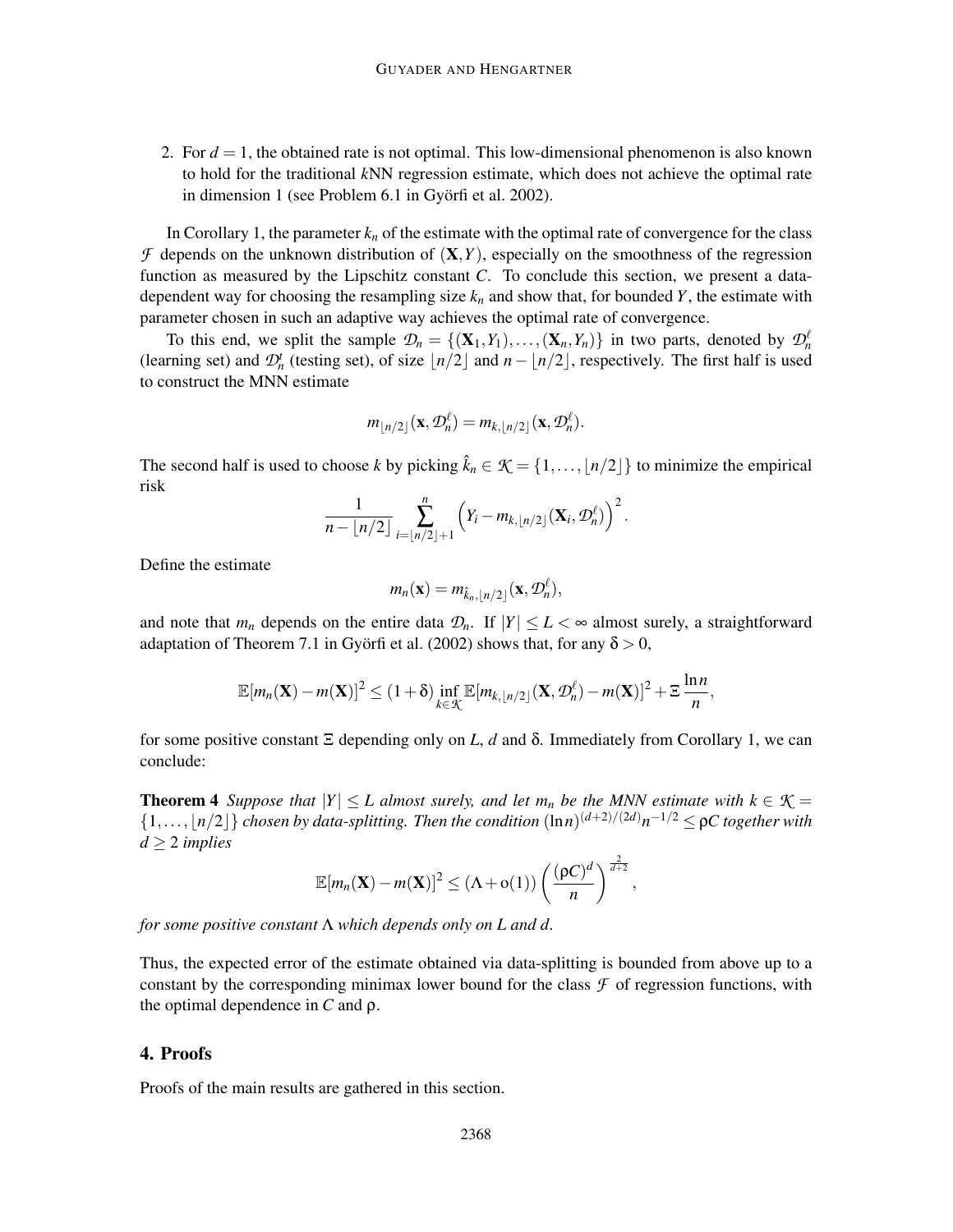## 4.1 Proof of Theorem 1

Let us fix  $\varepsilon > 0$  and **x** in  $S(\mu)$  such that *m* is continuous at **x**. Setting

$$
\tilde{m}_n(\mathbf{x}) = \sum_{i=1}^n W_i m(\mathbf{X}_i),
$$

we have

$$
\mathbb{P}(|m_n(\mathbf{x}) - m(\mathbf{x})| > 2\varepsilon) \le \mathbb{P}\left(M_k(x) < \frac{k}{2^{d+1}}\right) \\
 \quad + \mathbb{P}\left(|m_n(\mathbf{x}) - \tilde{m}_n(\mathbf{x})| > \varepsilon, M_k(x) \ge \frac{k}{2^{d+1}}\right) \\
 \quad + \mathbb{P}\left(|\tilde{m}_n(\mathbf{x}) - m(\mathbf{x})| > \varepsilon, M_k(x) \ge \frac{k}{2^{d+1}}\right). \tag{4}
$$

First, remark that rearranging the *k* (ordered) statistics  $X_{(1,n)},\ldots,X_{(k,n)}$  in the original order of their outcome, one obtains the *k* (non-ordered) random variables  $X_1^*, \ldots, X_k^*$ . Let  $\tilde{X}_1, \ldots, \tilde{X}_k$  be i.i.d. random variables, with common law (conditional on  $d_{(k+1)}$ ) the restriction  $\tilde{\mu}$  of  $\mu$  to the open ball  $S_{\mathbf{x},d_{(k+1)}}$ , then it can be shown (see for example Lemma A.1 in Cérou and Guyader 2006) that

$$
\mathcal{L}(\mathbf{X}_1^{\star},\ldots,\mathbf{X}_k^{\star}|d_{(k+1)}) = \mathcal{L}(\tilde{\mathbf{X}}_1,\ldots,\tilde{\mathbf{X}}_k). \tag{5}
$$

Next, given  $d_{(k+1)}$ , denote

$$
p_k = \mathbb{P}\left(\left\|\tilde{\mathbf{X}} - \mathbf{x}\right\| < \frac{d_{(k+1)}}{2}\middle|\tilde{\mathbf{X}} \sim \tilde{\mu}\right) = \frac{\int_{S_{\mathbf{x},d_{(k+1)}/2}} f(\mathbf{u}) d\mathbf{u}}{\int_{S_{\mathbf{x},d_{(k+1)}}} f(\mathbf{u}) d\mathbf{u}},
$$

where the denominator is strictly positive since **x** belongs to the support of  $\mu$ . Concerning  $p_k$ , recall that Lebesgue's differentiation Theorem ensures that for  $\lambda$ -almost all  $\mathbf{x} \in \mathbb{R}^d$ ,

$$
\frac{1}{\lambda(S_{x,\delta})}\int_{S_{x,\delta}}f(\mathbf{u})d\mathbf{u}\to f(\mathbf{x}),
$$

when δ tends to 0 (see for example Theorem A.10 in Devroye et al. 1996). Notice that for *µ* almost every **x** in the support of  $\mu$ , we have  $f(\mathbf{x}) > 0$ . Consequently, since  $\lambda(S_{\mathbf{x},h}) = V_d h^d$  with  $V_d$  the volume of the unit ball of  $\mathbb{R}^d$ , we have that for  $\mu$ -almost every **x** in  $\mathbb{R}^d$ ,

$$
p(\delta) := \frac{\int_{S_{\mathbf{x},\delta/2}} f(\mathbf{u}) d\mathbf{u}}{\int_{S_{\mathbf{x},\delta}} f(\mathbf{u}) d\mathbf{u}} \to \frac{1}{2^d},
$$
(6)

when *h* tends to 0. Hence, let us choose  $\delta_0 > 0$  such that

$$
\delta \in (0, \delta_0] \Rightarrow \left| p(\delta) - \frac{1}{2^d} \right| < \frac{1}{2^{d+2}}.
$$

Then we may write

$$
\mathbb{P}\left(M_k(x)<\frac{k}{2^{d+1}}\right)\leq \mathbb{P}\left(M_k(x)<\frac{k}{2^{d+1}},d_{(k+1)}\leq \delta_0\right)+\mathbb{P}(d_{(k+1)}>\delta_0).
$$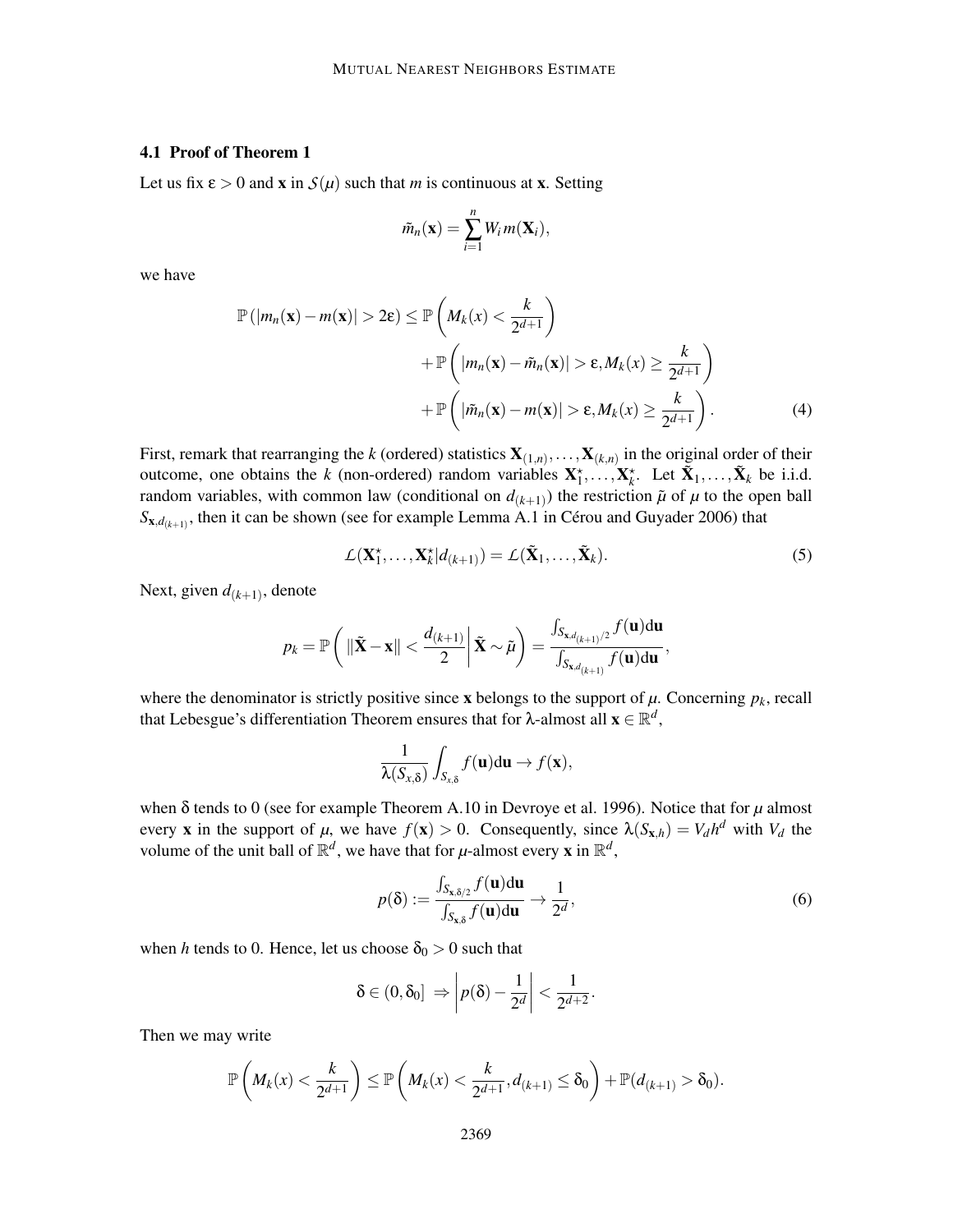Denoting

$$
q_0 = \mathbb{P}(\|\mathbf{X} - \mathbf{x}\| \le \delta_0) = \int_{S_{\mathbf{x},\delta_0}} f(\mathbf{u}) d\mathbf{u},
$$

we have  $q_0 > 0$ . Following the proof of Lemma 4 in Devroye (1982), denote *Z* a binomial  $(n, q_0)$ random variable. If  $k/n \to 0$ , then for *n* large enough, Hoeffding's inequality yields

$$
\mathbb{P}(d_{(k+1)} > \delta_0) \le \mathbb{P}(Z < k+1) \le \mathbb{P}\left(Z - nq_0 < -\frac{nq_0}{2}\right) \le e^{-nq_0^2/2},
$$

which is summable in *n* for all  $\delta_0 > 0$ . Next, observe that

$$
\mathbb{P}\left(M_k(x) < \frac{k}{2^{d+1}}, d_{(k+1)} \le \delta_0\right) \\
= \int_0^{\delta_0} \mathbb{P}\left(M_k(x) < \frac{k}{2^{d+1}} \middle| d_{(k+1)} = \delta\right) dP_{d_{(k+1)}}(\delta).
$$

Given δ and defining *B* as the number of X*i*'s among the *k* nearest neighbors of x which belong to  $S_{\mathbf{x},\delta/2}$ , then according to (5), the random variable *B* has binomial distribution  $\mathcal{B}(k, p(\delta))$  and (1) implies  $M_k(\mathbf{x}) \geq B$ , so that

$$
\mathbb{P}\left(M_k(\mathbf{x}) < \frac{k}{2^{d+1}} \middle| d_{(k+1)} = \delta\right) \le \mathbb{P}\left(B < \frac{k}{2^{d+1}} \middle| p(\delta)\right).
$$

In this respect, Hoeffding's inequality and (6) lead to

$$
\mathbb{P}\left(B < \frac{k}{2^{d+1}}\middle| p(\delta)\right) \le \exp\left(-2\left(p(\delta)-\frac{1}{2^{d+1}}\right)^2k\right) \le \exp\left(-\frac{k}{2^{2d+3}}\right),
$$

which is summable in *n* provided that  $k/\log n \to \infty$ .

Let us turn now to second term of (4). This time, we write

$$
\mathbb{P}\left(\left|m_n(\mathbf{x}) - \tilde{m}_n(\mathbf{x})\right| > \varepsilon, M_k(\mathbf{x}) \geq \frac{k}{2^{d+1}}\right) \n= \mathbb{E}\left[\mathbf{1}_{\{M_k(\mathbf{x})\geq \frac{k}{2^{d+1}}\}}\mathbb{P}(\left|m_n(\mathbf{x}) - \tilde{m}_n(\mathbf{x})\right| > \varepsilon | \mathbf{X}_1, \ldots, \mathbf{X}_n)\right] \n= \mathbb{E}\left[\mathbf{1}_{\{M_k(\mathbf{x})\geq \frac{k}{2^{d+1}}\}}\mathbb{P}\left(\left|\sum_{i=1}^n W_i(Y_i - m(\mathbf{X}_i))\right| > \varepsilon \middle|\mathbf{X}_1, \ldots, \mathbf{X}_n\right)\right].
$$

Given  $X_1, \ldots, X_n$ , the random variables  $Y_1 - m(X_1), \ldots, Y_n - m(X_n)$  are independent, centered, and bounded by 2L. Moreover, the weights  $W_1, \ldots, W_n$  are deterministic and, since  $M_k(\mathbf{x}) \ge k/2^{d+1}$ , bounded by  $2^{d+1}/k$ . Consequently, Lemma 6 in Devroye (1982) leads to

$$
\mathbb{P}\left(\left|m_n(\mathbf{x}) - \tilde{m}_n(\mathbf{x})\right| > \varepsilon, M_k(\mathbf{x}) \ge \frac{k}{2^{d+1}}\right) \le 2 \exp\left(-\frac{k\varepsilon^2}{2^{d+3}(2L^2 + L\varepsilon)}\right),
$$

which is summable in *n* for all  $\varepsilon > 0$ , provided that  $k/\log n \to \infty$ .

The last term of (4) is easier. First we notice that, since *m* is assumed continuous at point **x**, there exists  $\delta_1 = \delta_1(\varepsilon)$  such that

$$
\|\mathbf{x}'-\mathbf{x}\|\leq \delta_1 \Rightarrow |m(\mathbf{x}')-m(\mathbf{x})|\leq \varepsilon.
$$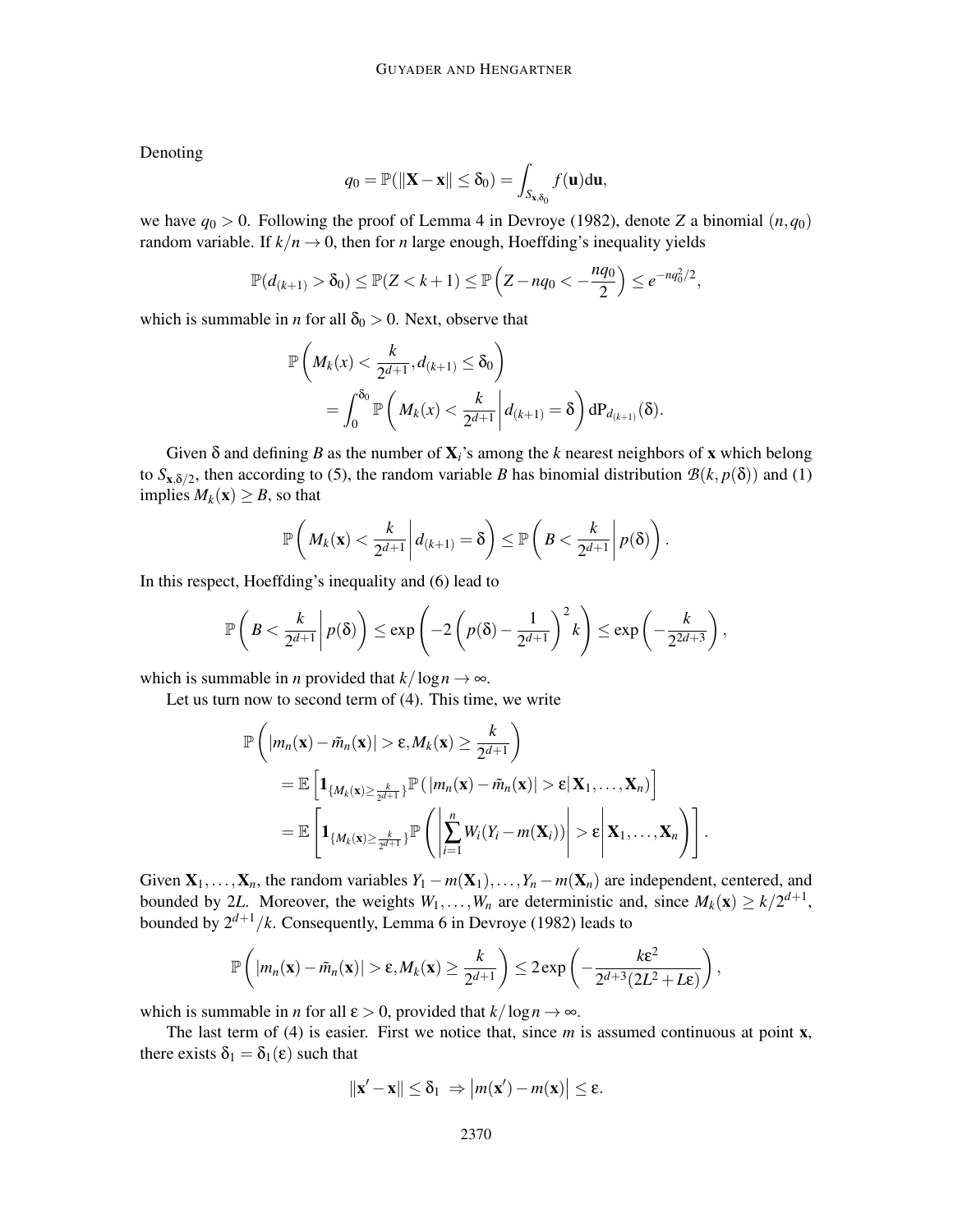The following inequalities are then straightforward

$$
\mathbb{P}\left(|\tilde{m}_n(\mathbf{x}) - m(\mathbf{x})| > \varepsilon, M_k(x) \ge \frac{k}{2^{d+1}}\right)
$$
\n
$$
= \mathbb{P}\left(\left|\sum_{i=1}^n W_i(m(\mathbf{X}_i) - m(\mathbf{x}))\right| > \varepsilon, M_k(x) \ge \frac{k}{2^{d+1}}\right)
$$
\n
$$
\le \mathbb{P}\left(\max_{1 \le i \le k} |m(\mathbf{X}_{(i)}) - m(\mathbf{x})| > \varepsilon\right)
$$
\n
$$
\le \mathbb{P}\left(\left|\left|\mathbf{X}_{(k)} - \mathbf{x}\right|\right| > \delta_1\right),
$$

and the same reasoning as before yields

$$
\mathbb{P}\left(|\tilde{m}_n(\mathbf{x})-m(\mathbf{x})|>\varepsilon,M_k(x)\geq \frac{k}{2^{d+1}}\right)\leq e^{-nq_1^2/2},
$$

where

$$
q_1 = q_1(\varepsilon) = \mathbb{P}(\|\mathbf{X} - \mathbf{x}\| \le \delta_1) = \int_{S_{\mathbf{x},\delta_1}} f(\mathbf{u}) d\mathbf{u}.
$$

Putting all things together, we have proved that for any  $\varepsilon > 0$ , if  $k/n \to 0$ , then for *n* large enough we have

$$
\mathbb{P}(|m_n(\mathbf{x}) - m(\mathbf{x})| > 2\varepsilon)
$$
  
\n
$$
\leq 2 \exp\left(\frac{-k\varepsilon^2}{2^{d+3}(2L^2 + L\varepsilon)}\right) + \exp\left(\frac{-k}{2^{2d+3}}\right) + \exp\left(\frac{-nq_0^2}{2}\right) + \exp\left(\frac{-nq_1^2}{2}\right),
$$

which is summable in *n* for all  $\varepsilon > 0$ , provided that  $k/\log n \to \infty$ . Since this is true for  $\mu$  almost every x, the strong consistency is established.

## 4.2 Proof of Theorem 3

As previously, setting

$$
\tilde{m}_n(\mathbf{x}) = \sum_{i=1}^n W_i m(\mathbf{X}_i),
$$

the proof of Theorem 3 will rely on the variance/bias decomposition

$$
\mathbb{E}\left[m_n(\mathbf{x}) - m(\mathbf{x})\right]^2 = \mathbb{E}\left[m_n(\mathbf{x}) - \tilde{m}_n(\mathbf{x})\right]^2 + \mathbb{E}\left[\tilde{m}_n(\mathbf{x}) - m(\mathbf{x})\right]^2. \tag{7}
$$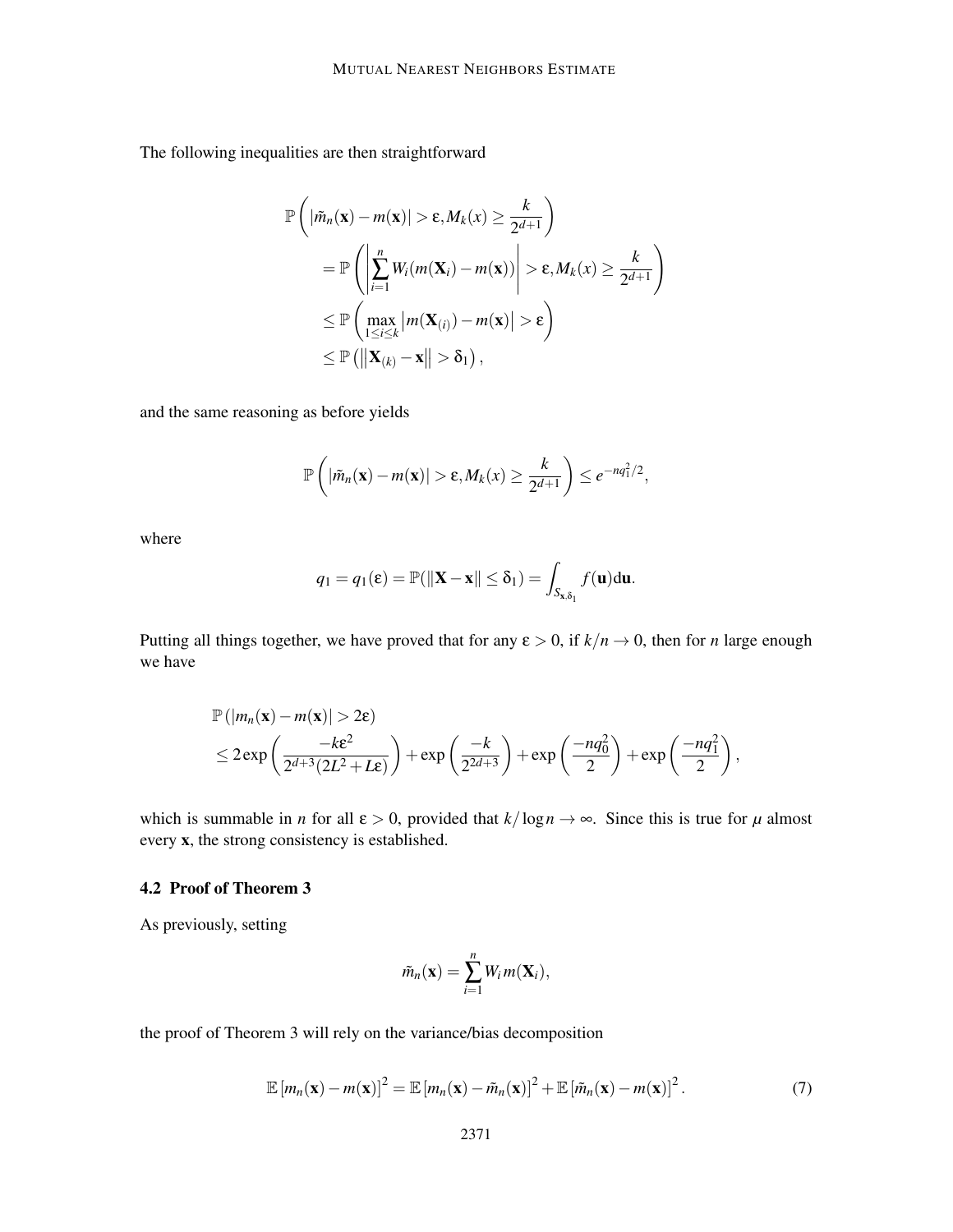The first term is easily bounded by noting that, for all **x** in  $\mathbb{R}^d$ ,

$$
\mathbb{E}\left[m_n(\mathbf{x}) - \tilde{m}_n(\mathbf{x})\right]^2 = \mathbb{E}\left[\sum_{i=1}^n W_i (Y_i - m(\mathbf{X}_i))\right]^2
$$
  
\n
$$
= \mathbb{E}\left[\sum_{i=1}^n W_i^2 (Y_i - m(\mathbf{X}_i))^2\right]
$$
  
\n
$$
= \mathbb{E}\left[\sum_{i=1}^n W_i^2 \mathbb{E}\left[(Y_i - m(\mathbf{X}_i))^2 \Big|\mathbf{X}_i\right]\right]
$$
  
\n
$$
= \mathbb{E}\left[\sum_{i=1}^n W_i^2 \sigma^2 (\mathbf{X}_i)\right]
$$
  
\n
$$
\leq \sigma^2 \mathbb{E}\left[\sum_{i=1}^n W_i^2\right].
$$

With the convention that  $0/0=0$ , notice that by definition of the weights  $W_i$ ,

$$
\mathbb{E}\left[\sum_{i=1}^n W_i^2\right] = \mathbb{E}\left[\frac{1}{M_k(\mathbf{X})}\mathbf{1}_{M_k(\mathbf{X})\neq 0}\right].
$$

As in the proof of Theorem 1, given  $d_{(k+1)}$ , denote

$$
p_k = \mathbb{P}\left(\left\|\tilde{\mathbf{X}} - \mathbf{x}\right\| < \frac{d_{(k+1)}}{2} \middle| \tilde{\mathbf{X}} \sim \tilde{\mu}\right) = \frac{\mu\left(S_{\mathbf{x},d_{(k+1)}/2}\right)}{\mu\left(S_{\mathbf{x},d_{(k+1)}}\right)},
$$

and define *B* as the number of  $\mathbf{X}_i$ 's among the *k* nearest neighbors of **x** which belong to  $S_{\mathbf{x},d_{(k+1)}/2}$ . Then, given  $p_k$ , the random variable *B* has binomial distribution  $B(k, p_k)$ , and (1) implies

$$
M_k(\mathbf{x}) \ge B. \tag{8}
$$

In particular,

$$
\frac{1}{M_k(\mathbf{x})}\mathbf{1}_{M_k(\mathbf{X})\neq 0}\leq \frac{2}{1+M_k(\mathbf{x})}\leq \frac{2}{1+B},
$$

so that

$$
\mathbb{E}\left[\sum_{i=1}^n W_i^2\right] \leq \mathbb{E}\left[\mathbb{E}\left[\left.\frac{2}{1+B}\right|p_k\right]\right] = 2\mathbb{E}\left[\frac{1-(1-p_k)^k}{(k+1)p_k}\right].
$$

Since  $p_k \geq p$ , we are led to

$$
\mathbb{E}[m_n(\mathbf{x}) - \tilde{m}_n(\mathbf{x})]^2 \leq \frac{2\sigma^2}{kp},
$$

and integrating with respect to the distribution of X yields

$$
\mathbb{E}\left[m_n(\mathbf{X}) - \tilde{m}_n(\mathbf{X})\right]^2 \leq \frac{2\sigma^2}{kp}.
$$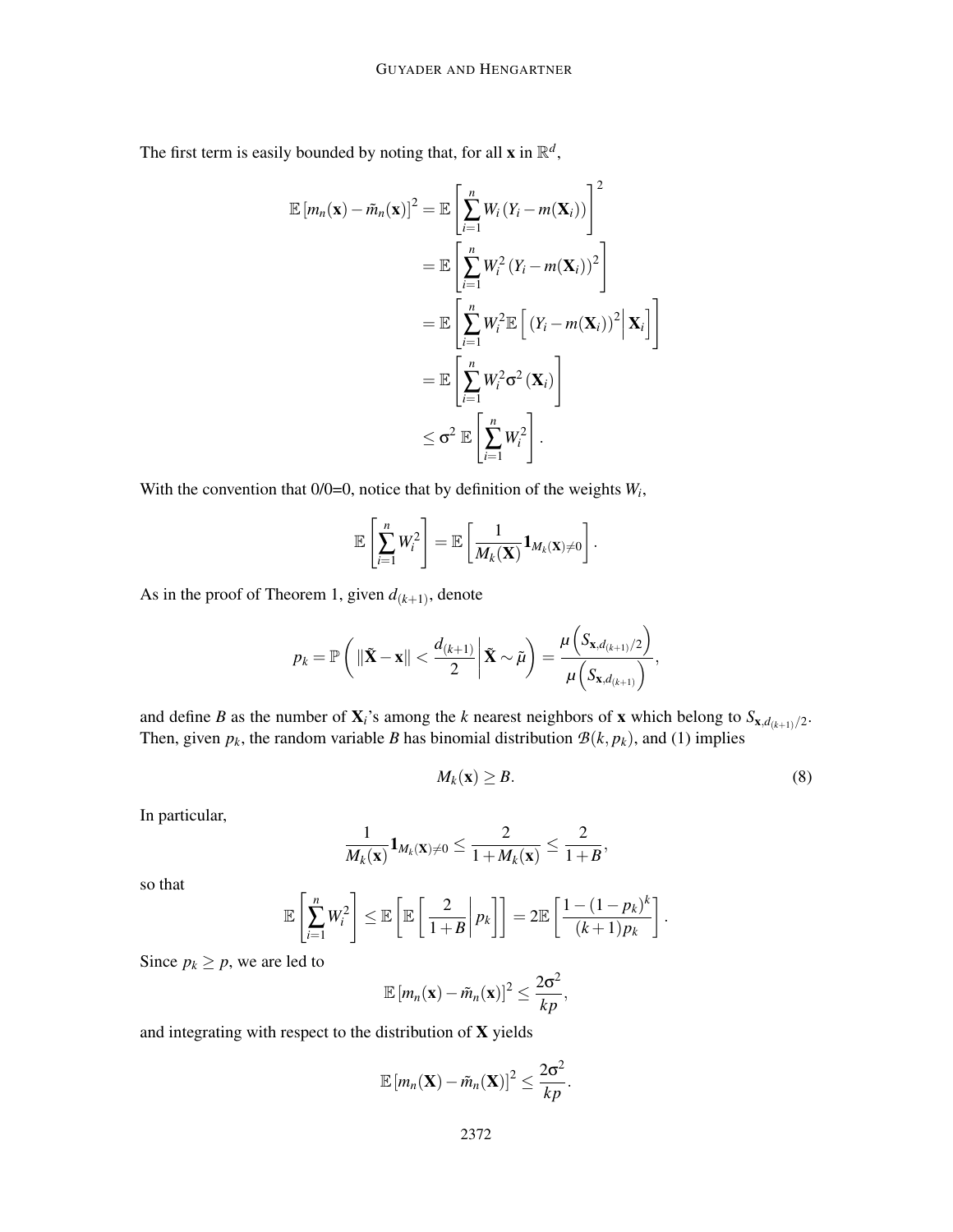Concerning the bias term in (7), again fix **x** in  $\mathbb{R}^d$ , denote by  $L_m$  an upper-bound of the continuous function *m* on the compact  $S(\mu)$ , and write

$$
\mathbb{E}\left[\tilde{m}_n(\mathbf{x})-m(\mathbf{x})\right]^2 \leq \mathbb{E}\left[\left(\tilde{m}_n(\mathbf{x})-m(\mathbf{x})\right)^2\mathbf{1}_{\{M_k(\mathbf{x})>0\}}\right] + L_m^2 \mathbb{P}(M_k(\mathbf{x})=0).
$$

The second term is bounded thanks to (8),

$$
\mathbb{P}(M_k(\mathbf{x})=0|p_k)\leq \mathbb{P}(B=0|p_k)=(1-p_k)^k,
$$

so that

$$
\mathbb{P}(M_k(\mathbf{x})=0)\leq \mathbb{E}\left[(1-p_k)^k\right],
$$

and since  $p_k \geq p$ ,

$$
\mathbb{P}(M_k(\mathbf{x})=0) \leq \mathbb{E}\left[(1-p_k)^k\right] \leq (1-p)^k.
$$

For the first term, with the convention  $0/0 = 0$ , one has

$$
\mathbb{E}\left[(\tilde{m}_n(\mathbf{x}) - m(\mathbf{x}))^2 \mathbf{1}_{\{M_k(\mathbf{x}) > 0\}}\right]
$$
  
\n
$$
= \mathbb{E}\left[\left(\frac{1}{M_k(\mathbf{x})}\sum_{i:X_i \in M_k(\mathbf{x})} (m(\mathbf{X}_i) - m(\mathbf{x}))\right)^2 \mathbf{1}_{\{M_k(\mathbf{x}) > 0\}}\right]
$$
  
\n
$$
\leq C^2 \mathbb{E}\left[\left(\frac{1}{M_k(\mathbf{x})}\sum_{i:X_i \in M_k(\mathbf{x})} \|\mathbf{X}_i - \mathbf{x}\|\right)^2 \mathbf{1}_{\{M_k(\mathbf{x}) > 0\}}\right].
$$

Next we apply Jensen's inequality to get

$$
\mathbb{E}\left[(\tilde{m}_n(\mathbf{x})-m(\mathbf{x}))^2\mathbf{1}_{\{M_k(\mathbf{x})>0\}}\right] \leq C^2 \mathbb{E}\left[\frac{\mathbf{1}_{\{M_k(\mathbf{x})>0\}}}{M_k(\mathbf{x})}\sum_{i:\mathbf{X}_i\in\mathcal{M}_k(\mathbf{x})}\|\mathbf{X}_i-\mathbf{x}\|^2\right].
$$

Since any mutual nearest neighbor of x belongs to its *k* nearest neighbors, we deduce

$$
\mathbb{E}\left[(\tilde{m}_n(\mathbf{x})-m(\mathbf{x}))^2\mathbf{1}_{\{M_k(\mathbf{x})>0\}}\right]\leq C^2\mathbb{E}\left[\left\|\mathbf{X}_{(k,n)}-\mathbf{x}\right\|^2\right].
$$

Therefore, by integrating with respect to the distribution of  $X$ , we obtain the following upper-bound for the bias term

$$
\mathbb{E}\left[\tilde{m}_n(\mathbf{X})-m(\mathbf{X})\right]^2 \leq C^2 \mathbb{E}\left[\|\mathbf{X}_{(k,n)}-\mathbf{X}\|^2\right] + L_m^2 (1-p)^k.
$$

Next, let us denote

$$
\rho = \inf \left\{ r > 0 \; : \; \exists \; \mathbf{x}_0 \in \mathbb{R}^d \text{ such that } \mathcal{S}(\mu) \subset S_{\mathbf{x}_0, r} \right\},\
$$

and notice that  $2\rho$  is an upper-bound of the diameter of  $S(\mu)$ . Then we are in a position to apply Proposition 2.3 in Biau et al. (2010), that is for  $d = 1$ ,

$$
\mathbb{E}\left[\|\mathbf{X}_{(k,n)}-\mathbf{X}\|^2\right] \leq \frac{16\rho^2k}{n},
$$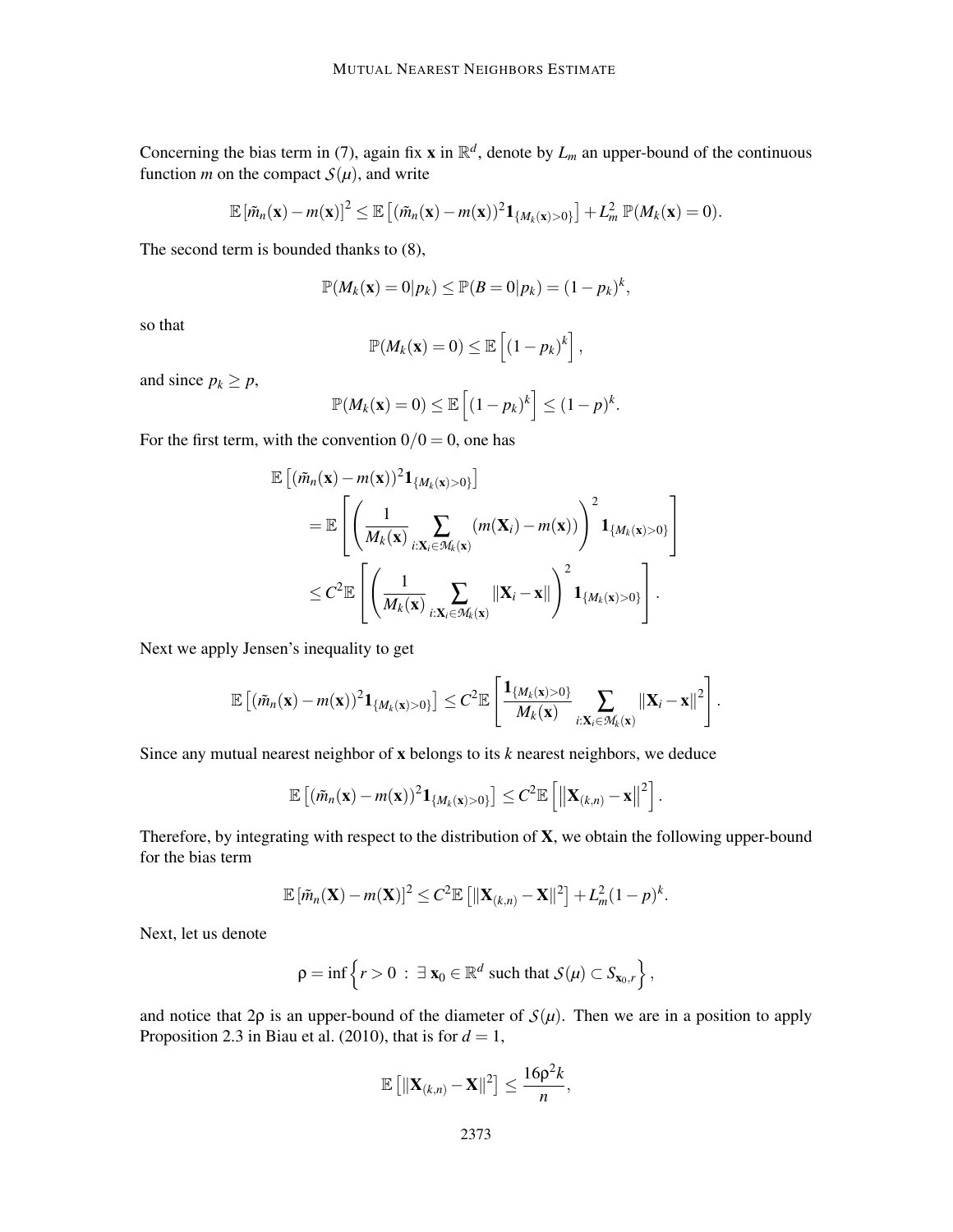and for  $d \geq 3$ ,

$$
\mathbb{E}\left[\|\mathbf{X}_{(k,n)}-\mathbf{X}\|^2\right] \leq \frac{8\rho^2\lfloor n/k\rfloor^{-\frac{2}{d}}}{1-2/d}.
$$

It turns out that, for  $d = 2$ , the bound given in Biau et al. (2010) is not optimal, since it leads to

$$
\mathbb{E}\left[\|\mathbf{X}_{(k,n)}-\mathbf{X}\|^2\right] \leq \frac{8p^2k}{n}\left(1+\log\frac{n}{k}\right),\,
$$

whereas Theorem 3.2 in Liitiainen et al.  $(2010)$  allows to get rid of the logarithmic term. Namely, the application of their result in our context leads to

$$
\mathbb{E}\left[\|\mathbf{X}_{(k,n)}-\mathbf{X}\|^2\right] \leq \frac{32p^2k}{n}.
$$

This terminates the proof of Theorem 3.

## Acknowledgments

Arnaud Guyader wish to thank Hervé Jégou to have made him aware of the mutual nearest neighbors rule, and Frédéric Cérou for helpful discussions on the second version of the article. The authors are greatly indebted to Luigi Ambrosio and Giovanni Alberti for fruitful discussions on doubling measure theory. They also thank three referees and the Action Editor for their thoughtful critical comments.

#### References

- L. Ambrosio and P. Tilli. *Topics on Analysis in Metric Spaces*. Oxford University Press, Oxford, 2004.
- L. Ambrosio, M. Miranda, Jr., and D. Pallara. Special functions of bounded variation in doubling metric measure spaces. In *Calculus of Variations: Topics from the Mathematical Heritage of E. De Giorgi*, volume 14 of *Quad. Mat.*, pages 1–45. Dept. Math., Seconda Univ. Napoli, Caserta, 2004.
- G. Biau and L. Devroye. On the layered nearest neighbour estimate, the bagged nearest neighbour estimate and the random forest method in regression and classification. *Journal of Multivariate Analysis*, 101(10):2499–2518, 2010.
- G. Biau, F. Cérou, and A. Guyader. On the rate of convergence of the bagged nearest neighbor estimate. *Journal of Machine Learning Research (JMLR)*, 11:687–712, 2010.
- G. Biau, L. Devroye, V. Dujmović, and A. Krzyżak. An affine invariant *k*-nearest neighbor regression estimate. *Journal of Multivariate Analysis*, 112:24–34, 2012.
- F. Cérou and A. Guyader. Nearest neighbor classification in infinite dimension. *ESAIM: Probability and Statistics*, 10:340–355, 2006.
- K. Chidananda Gowda and G. Krishna. Agglomerative clustering using the concept of mutual nearest neighbourhood. *Pattern Recognition*, 10(2):105–112, 1978.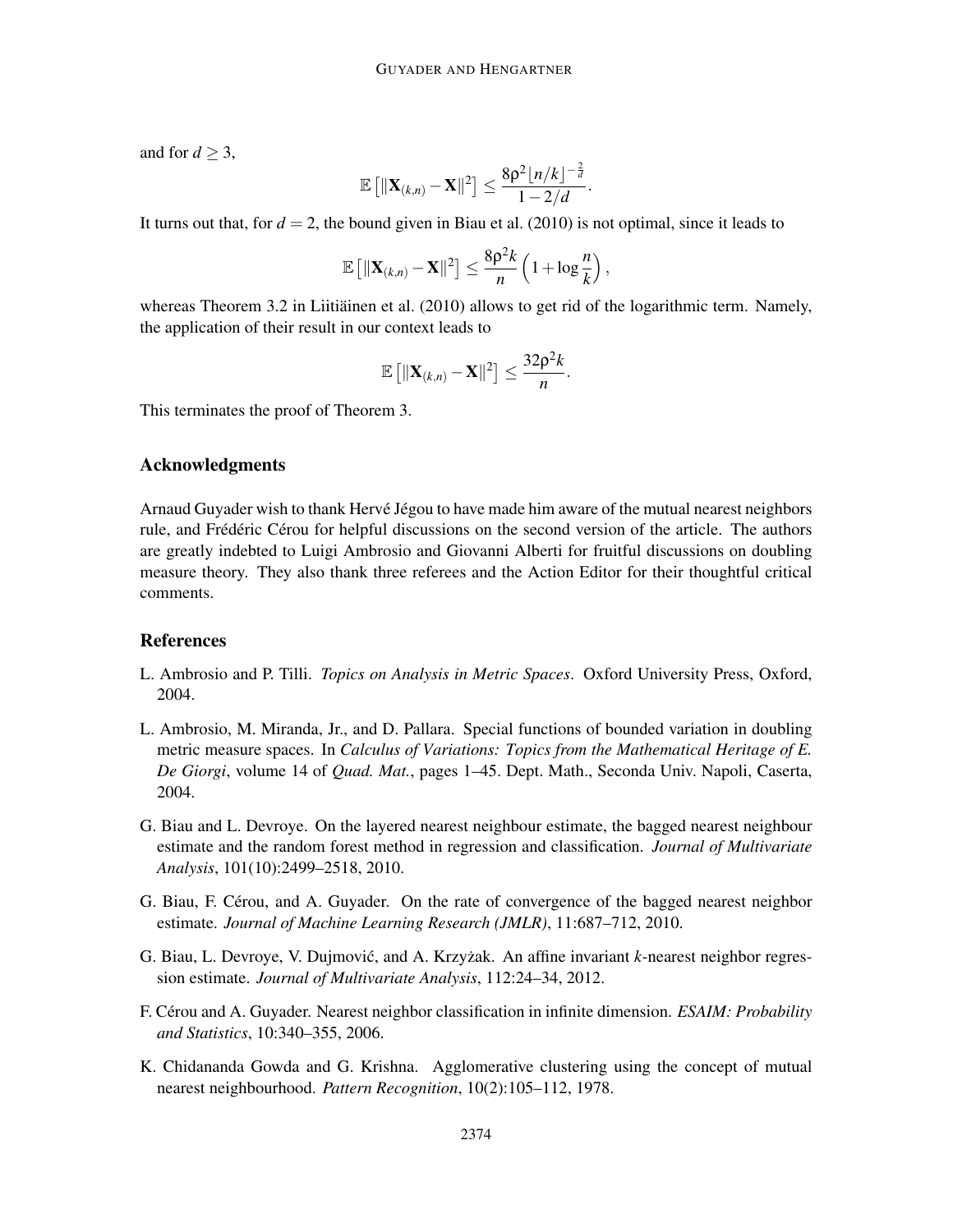- K. Chidananda Gowda and G. Krishna. The condensed nearest neighbor rule using the concept of mutual nearest neighborhood. *IEEE Transactions on Information Theory*, 25(4), 1979.
- L. Devroye. Necessary and sufficient conditions for the pointwise convergence of nearest neighbor regression function estimates. Zeitschrift für Wahrscheinlichkeitstheorie und Verwandte Gebiete, 61(4):467–481, 1982.
- L. Devroye, L. Györfi, and G. Lugosi. A *Probabilistic Theory of Pattern Recognition*. Springer-Verlag, New York, 1996.
- E. Fix and J.L. Hodges. Discriminatory analysis, non-parametric discrimination: consistency properties. Technical report, USAF school of aviation and medicine, Randolph Field, 1951.
- E. Fix and J.L. Hodges. Discriminatory analysis: Small sample performance. Technical report, USAF school of aviation and medicine, Randolph Field, 1952.
- L. Györfi, M. Kohler, A. Krzyżak, and H. Walk. *A Distribution-Free Theory of Nonparametric Regression*. Springer-Verlag, New York, 2002.
- J. Heinonen. *Lectures on Analysis on Metric Spaces*. Universitext. Springer-Verlag, New York, 2001.
- I.A. Ibragimov and R.Z. Khasminskii. Nonparametric regression estimation. *Doklady Akademii Nauk SSSR*, 252(4):780–784, 1980.
- I.A. Ibragimov and R.Z. Khasminskii. *Statistical Estimation: Asymptotic Theory*. Springer-Verlag, New York, 1981.
- I.A. Ibragimov and R.Z. Khasminskii. Bounds for the quality of nonparametric estimation of regression. *Akademiya Nauk SSSR. Teoriya Veroyatnoste˘ı i ee Primeneniya*, 27(1):81–94, 1982.
- H. Jégou, C. Schmid, H. Harzallah, and J. Verbeek. Accurate image search using the contextual dissimilarity measure. *IEEE Transactions on Pattern Analysis and Machine Intelligence*, 32(1): 2–11, 2010.
- S. Kpotufe. *k*-NN regression adapts to local intrinsic dimension. In *NIPS Proceedings*, pages 729– 737, 2011.
- E. Liitiäinen, F. Corona, and A. Lendasse. Residual variance estimation using a nearest neighbor statistic. *Journal of Multivariate Analysis*, 101(4):811–823, 2010.
- H. Liu, S. Zhang, J. Zhao, X. Zhao, and Y. Mo. A new classification algorithm using mutual nearest neighbors. In *Conference on Grid and Cloud Computing*, pages 52–57, 2010.
- D. Qin, S. Gammeter, L. Bossard, T. Quack, and L.J. Van Gool. Hello neighbor: accurate object retrieval with *k*-reciprocal nearest neighbors. In *Computer Vision and Pattern Recognition*, pages 777–784, 2011.
- M. Radovanović, A. Nanopoulos, and M. Ivanović. Hubs in space: popular nearest neighbors in high-dimensional data. *Journal of Machine Learning Research (JMLR)*, 11:2487–2531, 2010.